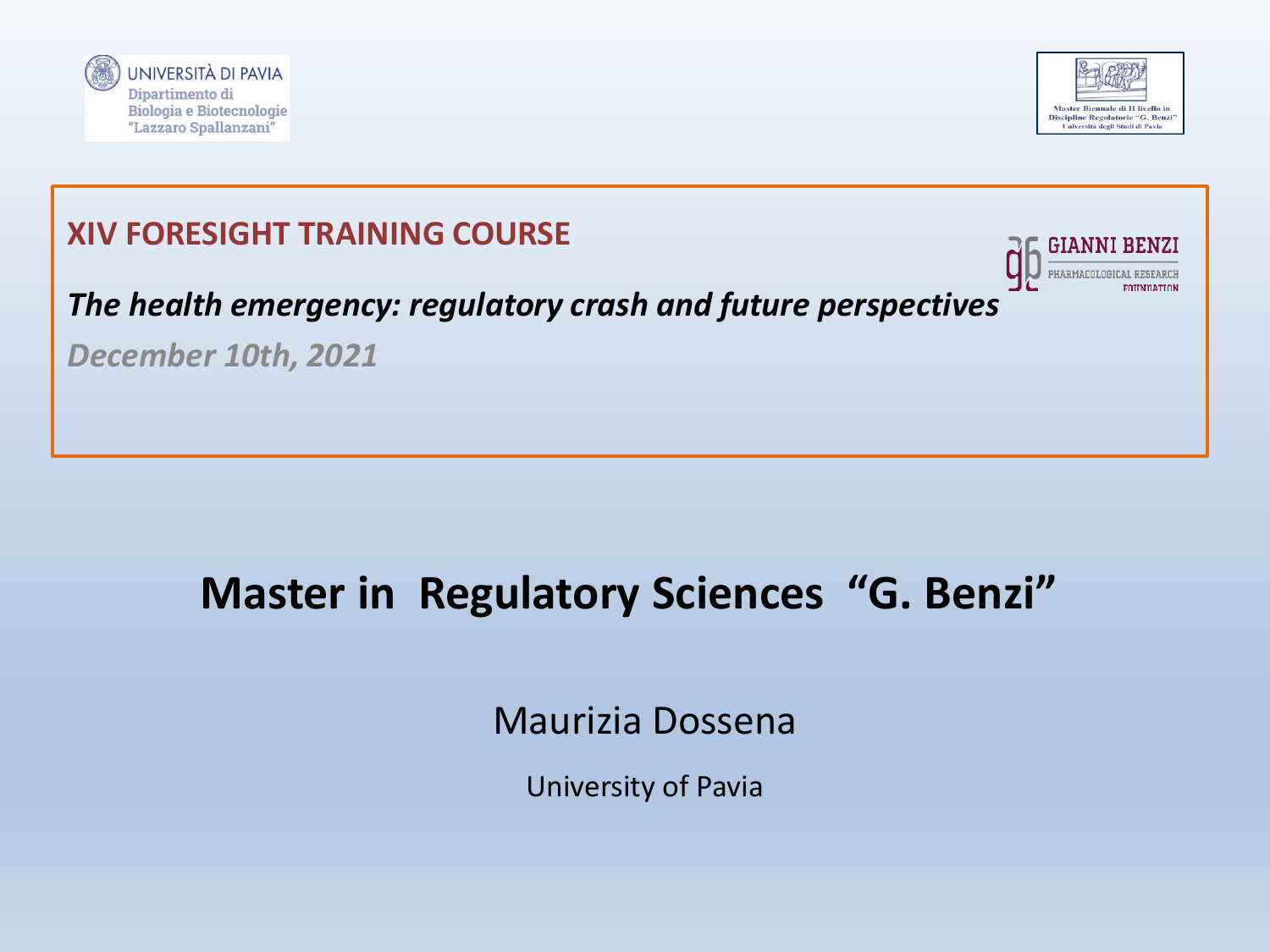





### Enrollement for the **XVIII edition** of the two-year 2<sup>nd</sup> level **Master in Regulatory Sciences "G. Benzi"** (academic years 2021-2023)



University of Pavia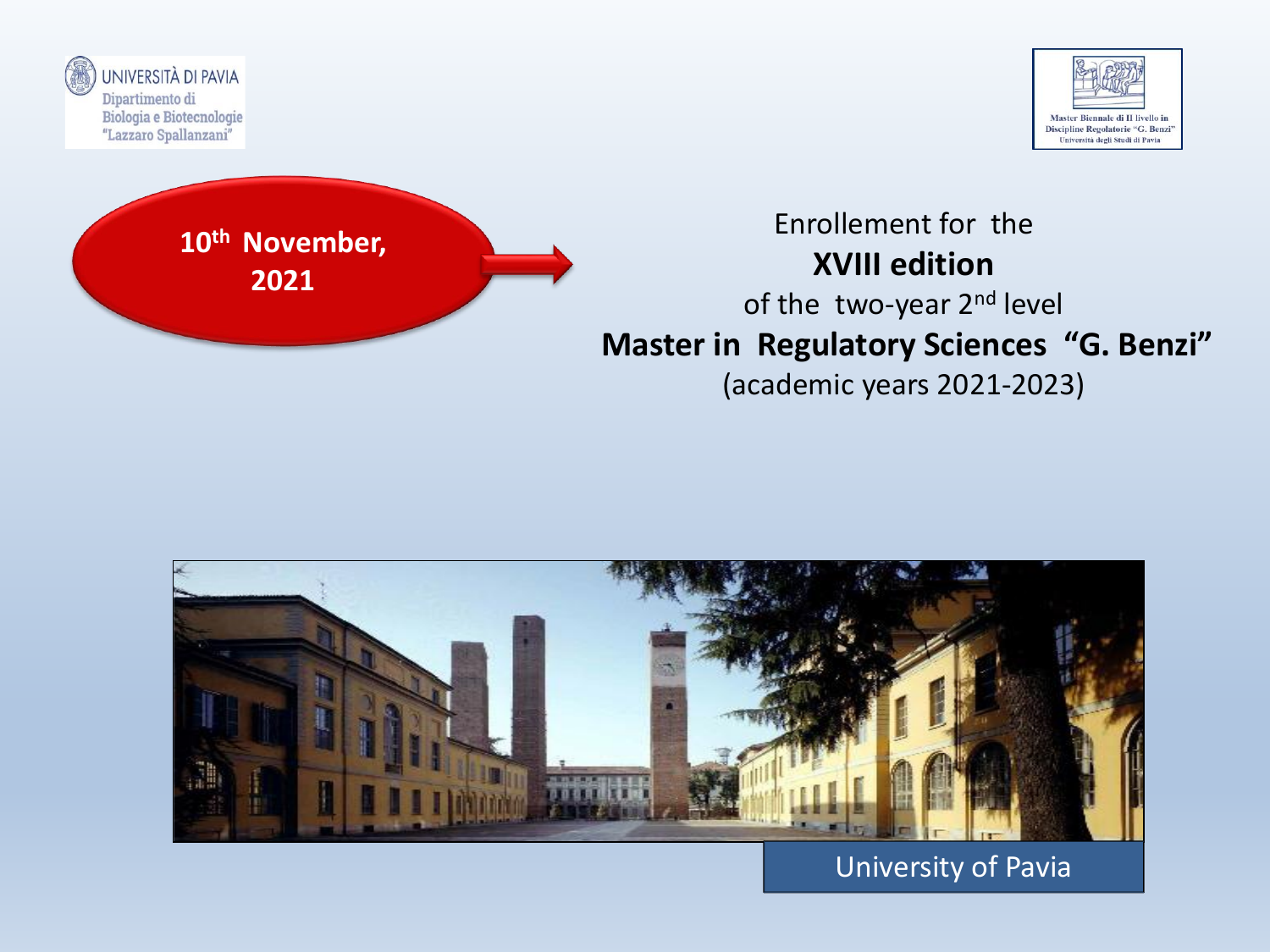

UNIVERSITÀ DI PAVIA Dipartimento di **Biologia e Biotecnologie** "Lazzaro Spallanzani"



### Italian and European pharmaceutical legislation

Italian and European Healty Authorities

International Guidelines and Regulations

**The2 years courses covered all the aspects of Regulatory Affairs**

Structure of CTD and relevant Modules

Quality ,Safety and Efficacy of pharma products

Registration procedures

Clinical trials

Pharmacovigilance

Pharmacoeconomy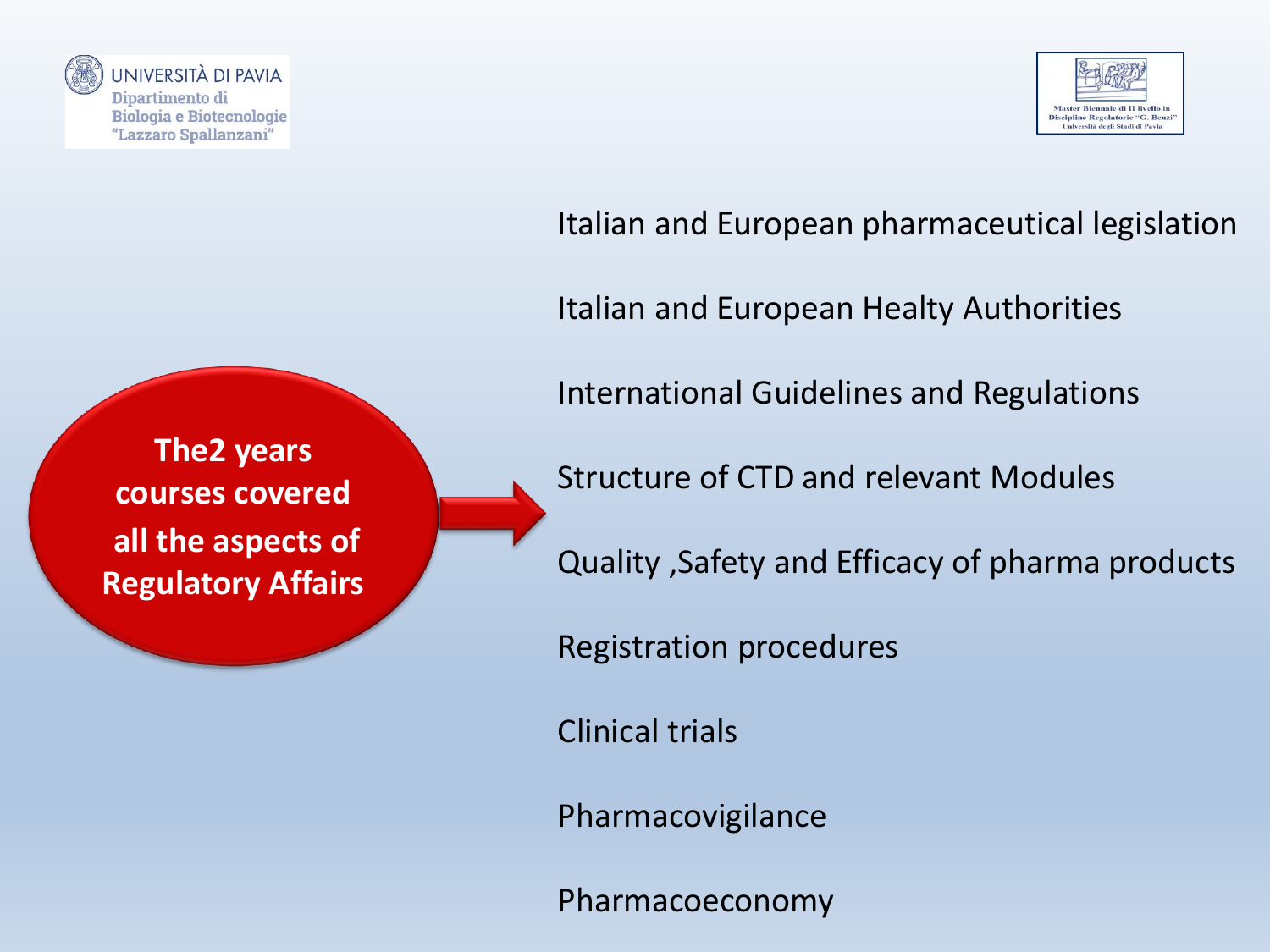

UNIVERSITÀ DI PAVIA Dipartimento di **Biologia e Biotecnologie** "Lazzaro Spallanzani"









Cosmetics

Market Assess Medical devices

**Herbals** 



# **Current legislative framework**

Health Technology Assessment

Biocides

Veterinary Medicinals Products



**Nutraceuticals** 



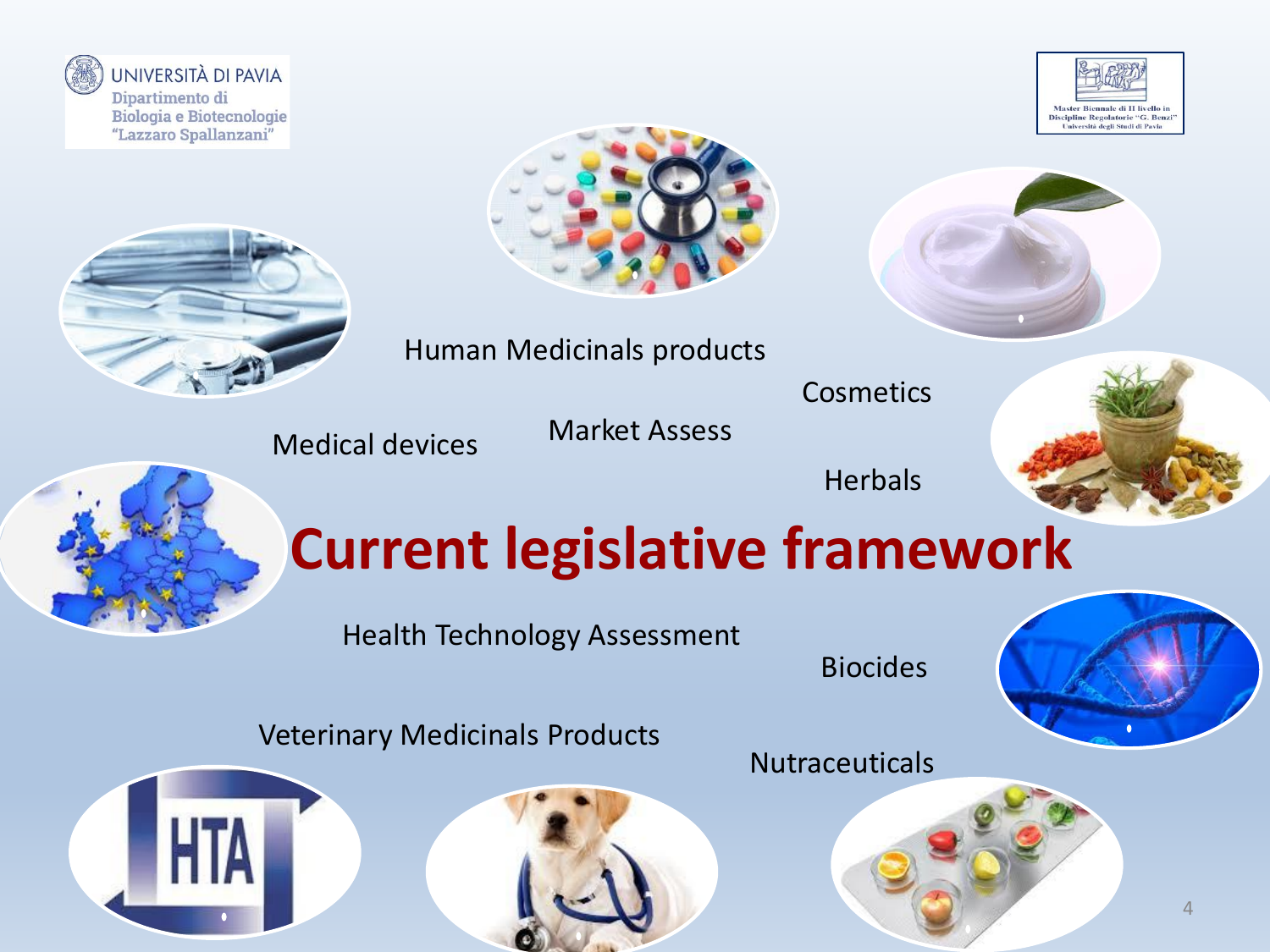





The main characteristic of this Master is the strong link between the academia and the fieldwork

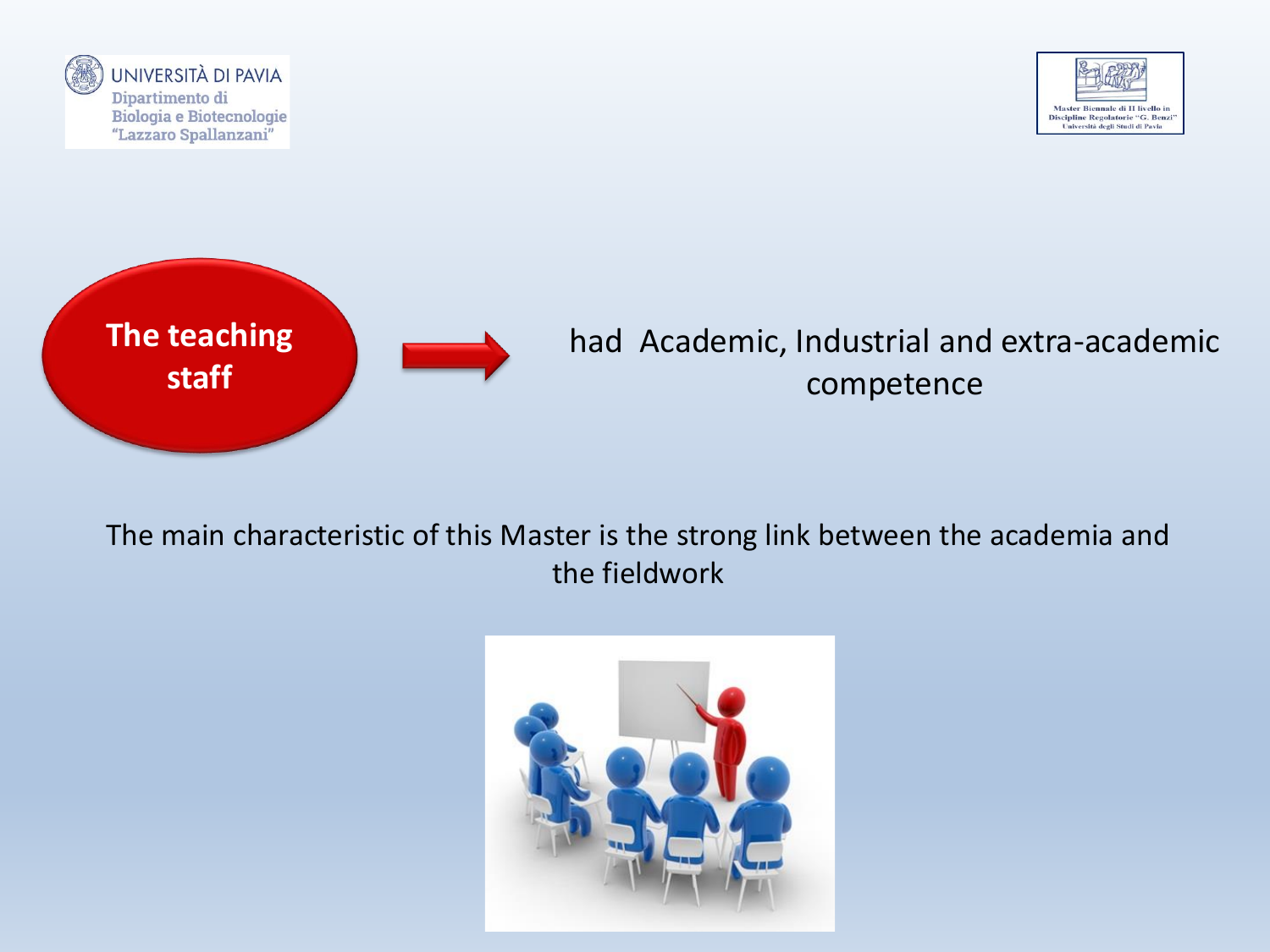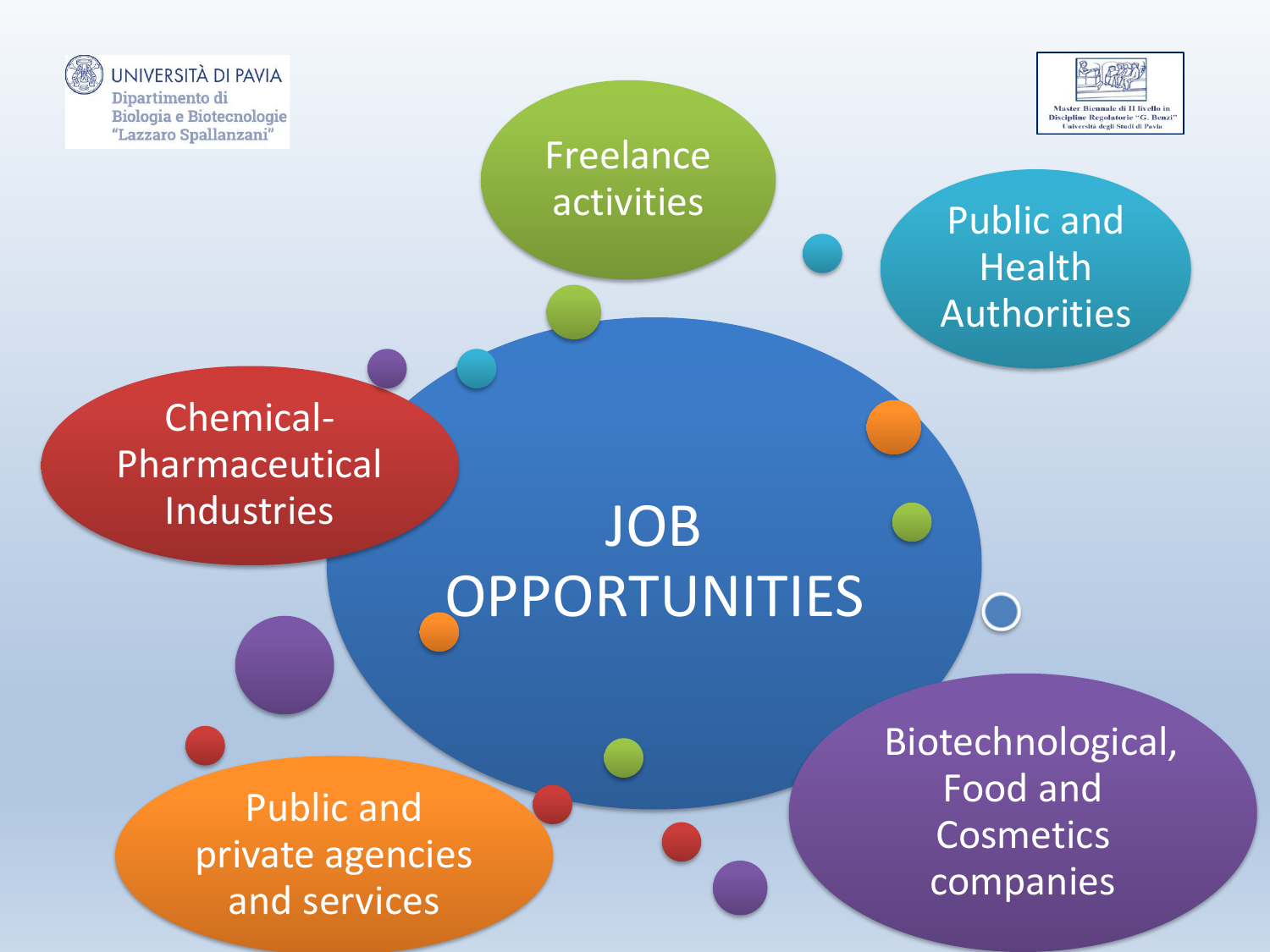





## XVI edition **Type of Degree studies** XVII edition



### **University of provenience**

*Academic year 2020-2021*